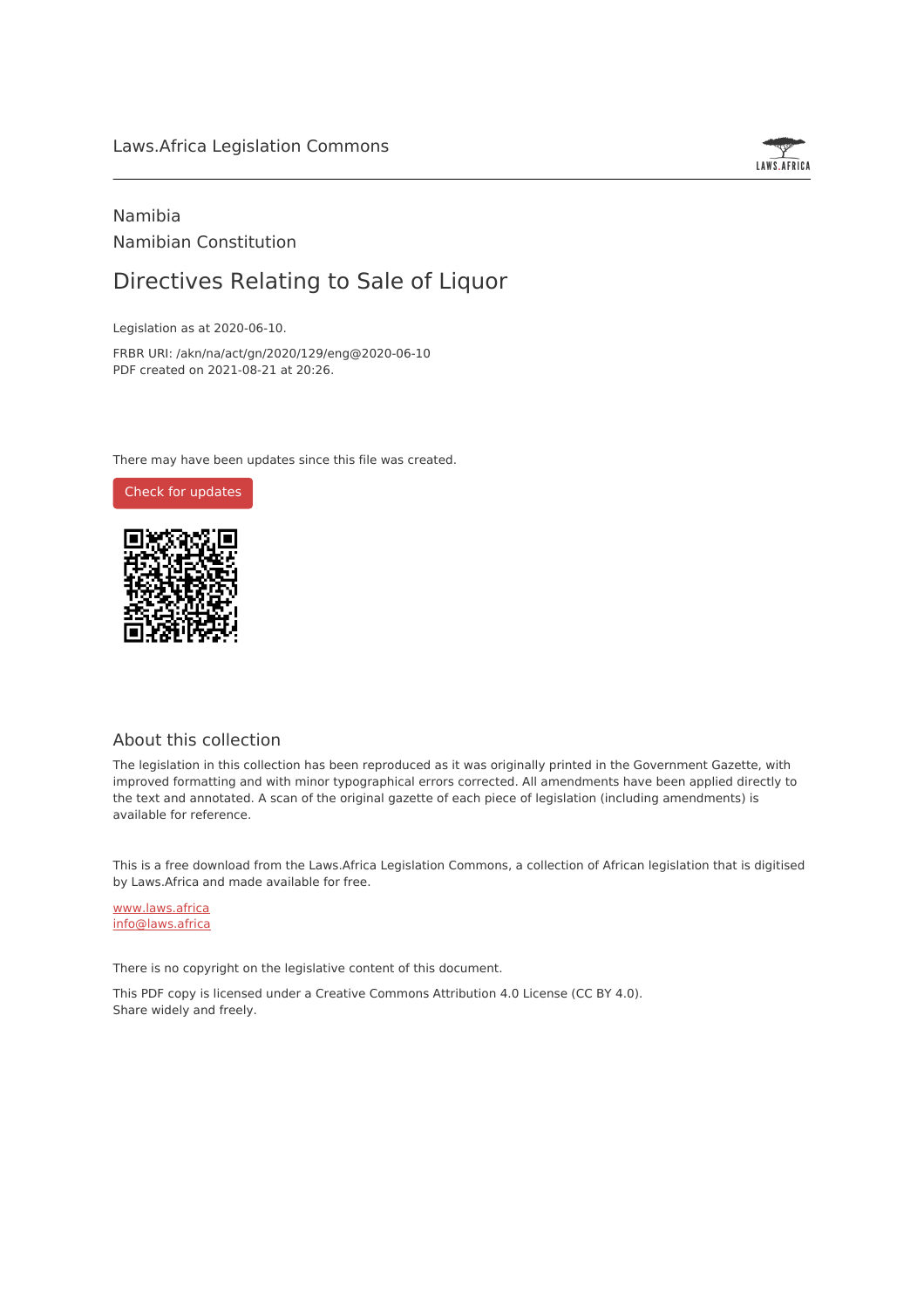# **Table of Contents**

| Directives Relating to Sale of Liquor                              | 3              |
|--------------------------------------------------------------------|----------------|
| Government Notice 129 of 2020                                      | 3              |
| 1. Definitions                                                     | 3              |
| 2. Application of directives                                       | $\overline{4}$ |
| 3. Period of application of directives                             | 4              |
| 4. Selling of liquor by on-consumption licence holders             | $\overline{4}$ |
| 5. Obligations of licence holders and employees of licence holders | $\overline{4}$ |
| 6. Selling and purchasing of traditional liquor                    | 4              |
| 7. Transport and delivery of liquor                                | 5.             |
| 8. Renewal of licences                                             | 5              |
| 9. Offences and penalties                                          | 5.             |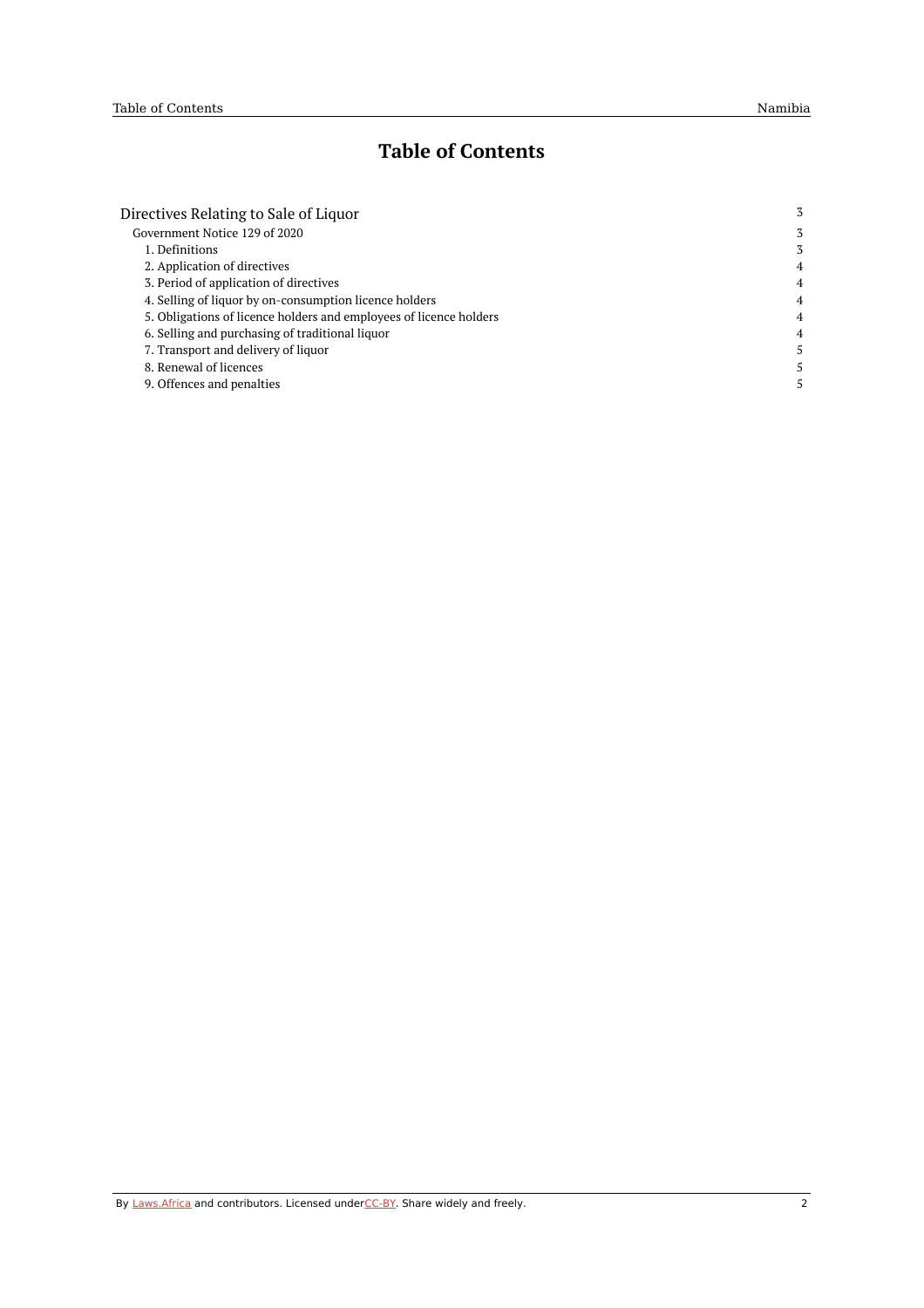

# Republic of Namibia **Annotated Statutes**

# **Namibian Constitution**

# <span id="page-2-1"></span><span id="page-2-0"></span>**Directives Relating to Sale of Liquor**

# **Government Notice 129 of 2020**

Published in [Government](https://commons.laws.africa/akn/na/act/gn/2020/129/media/publication/na-act-gn-2020-129-publication-document.pdf) Gazette no. 7236 on 10 June 2020 **Assented to on 5 June 2020**

**Commenced on 10 June 2020**

*[Up to date as at 14 August 2021]*

Under regulation 15(1) and (3) of the Stage 2: State of Emergency - Covid-19 Regulations, published under Proclamation No. 17 of 4 May 2020, with the authorisation of the President and the approval of the Attorney-General, I issue the directives set out in the Schedule.

L. Iipumbu

Minister of Industrialisation and Trade

## <span id="page-2-2"></span>**1. Definitions**

In these directives, a word or an expression to which a meaning has been assigned in the Regulations has that meaning and unless the context indicates otherwise -

"**hotel liquor licence**" means a hotel liquor licence as defined in section 1 of the Liquor Act;

"**licence**" means a licence as defined in section 1 of the Liquor Act;

"**licence holder**" means a licensee as defined in section 1 of the Liquor Act;

"**licensed premises**" means the licensed premises as defined in section 1 of the Liquor Act;

"**Liquor Act**" means the Liquor Act, 1998 (Act No. 6 of [1998](https://africanlii.org/akn/na/act/1998/6));

"**off-sales**" means the off-sales as defined in section 1 of the Liquor Act;

"**off-sales licence**" means off-sales licence as defined in section 1 of the Liquor Act;

"**on-consumption**" means on-consumption as defined in section 1 of the liquor Act;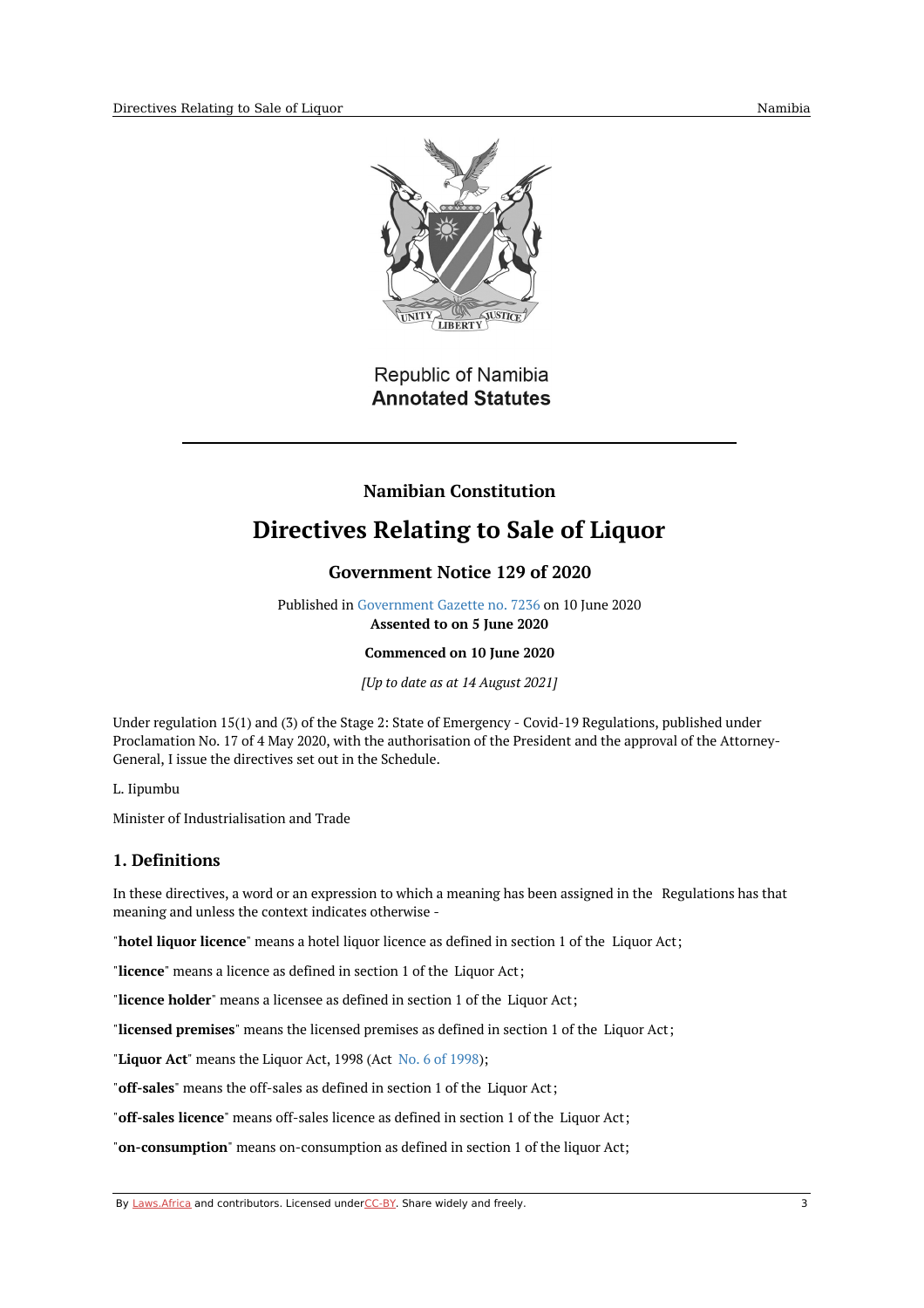"**on-consumption licence**" means on-consumption licence as defined in section 1 of the Liquor Act;

"**Regulations**" means the Stage 2: State of Emergency - Covid-19 Regulations, published under Government Notice No. 17 of 4 May 2020; and

"**restaurant liquor licence**" means the restaurant liquor licence referred to in section 4 of the Liquor Act.

### <span id="page-3-0"></span>**2. Application of directives**

These directives do not apply to the restricted area contemplated in regulation 4 of Regulations published under Proclamation No. 24 of 8 June 2020 during the period of lockdown referred to in regulation 3 of those Regulations.

#### <span id="page-3-1"></span>**3. Period of application of directives**

These directives apply for the duration of the specified period.

#### <span id="page-3-2"></span>**4. Selling of liquor by on-consumption licence holders**

- (1) Except for a holder of hotel liquor licence or restaurant liquor licence, an on-consumption licence holder must not, in accordance with regulation 7(1) of the Regulations, sell liquor on the licensed premises for on-consumption, despite any contrary conditions applicable to the licence holder's on-consumption licence.
- (2) Despite the on-consumption licence authorising a licence holder to sell liquor for on-consumption at the licensed premises, during the specified period the on-consumption licence holder may only sell liquor for off-sales and as if the licence holder was a holder of an off-sales licence.

#### <span id="page-3-3"></span>**5. Obligations of licence holders and employees of licence holders**

A licence holder and licence holder's employees must at all times ensure that -

- (a) all persons entering the licensed premises are sanitised with an alcohol-based hand sanitiser;
- (b) all persons in the licensed premises or waiting to enter the licensed premises maintain a distance of at least one and half meters between them;
- (c) the social distance referred to in paragraph (b) is demarcated inside and outside the licensed premises with clear signs to ensure adherence with the social distance;
- (d) all persons in the licensed premises or waiting to enter the licensed premises queue up and must be monitored at all times to ensure compliance with the social distance;
- (e) only one person per 10 square metres of trading floor or three persons per number of counters in any licensed premises may be allowed at any time, excluding employees of the licence holder;
- (f) the maximum number of people allowed in licensed premises at any time are displayed at the entrance of the licensed premises;
- (g) all employees of service providers providing services to the licensed premises wear protective gear;
- (h) counters, till screens and speedpoint pads are cleaned and sanitised after every customer's transaction; and
- (i) cashiers clean and sanitise their hands after every customer's transaction.

### <span id="page-3-4"></span>**6. Selling and purchasing of traditional liquor**

(1) For purposes of this directive, a traditional liquor includes tombo as defined in section 1 of the Liquor Act.